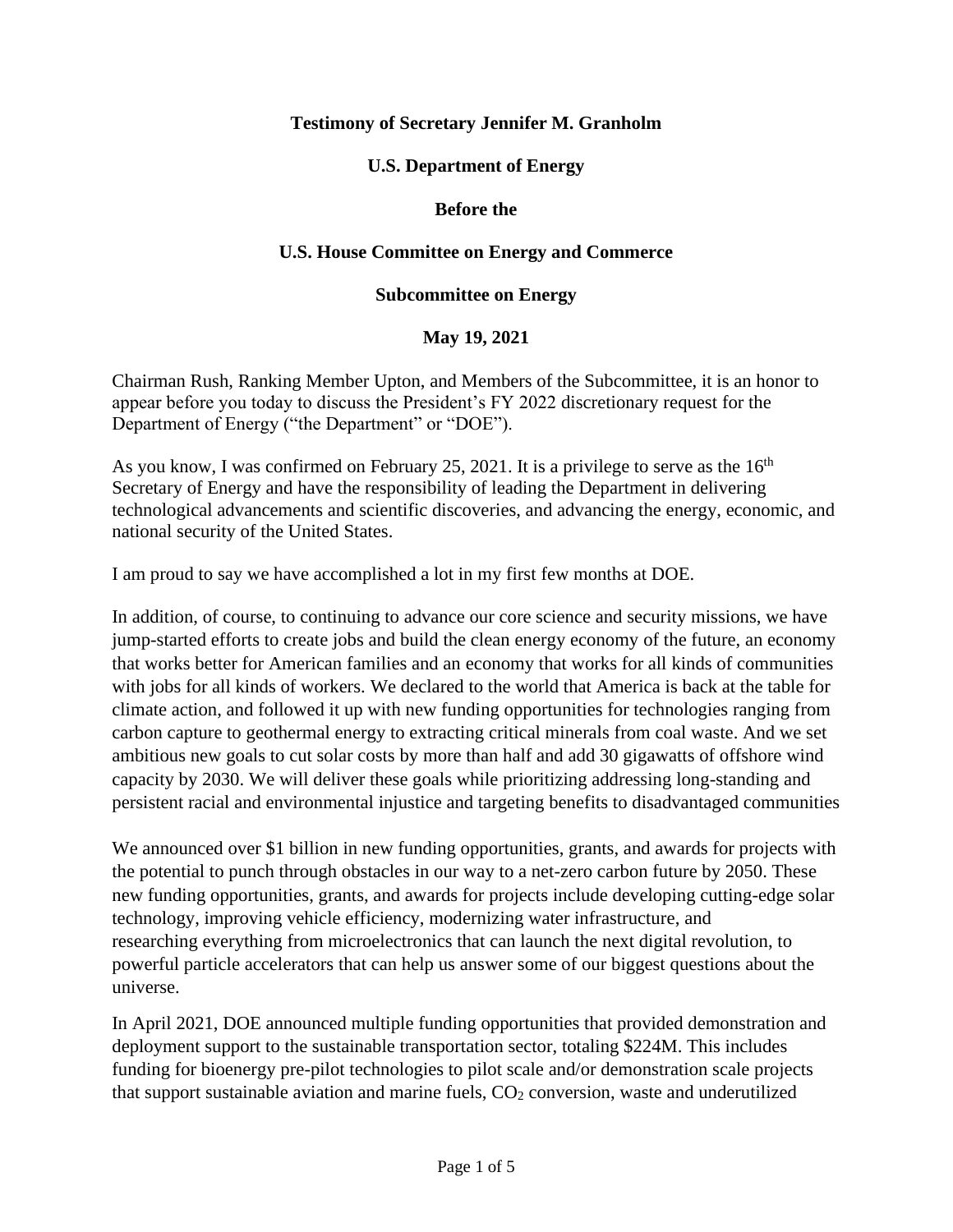carbon feedstocks. Additionally, this funding will demonstrate efficiency improvement and emission reduction opportunities in medium- and heavy- duty trucks and their associated freight systems.

We have had a number of achievements. We set an ambitious new target to cut the cost of solar energy by 60% within the next ten years, and announced nearly \$128 million in funding to lower costs, improve performance, and speed the deployment of solar energy technologies. We developed a national offshore wind goal to support 77,000 jobs, power 10 million homes, and cut 78 million metric tons in carbon emissions. We also announced \$109.5 million in funding for carbon capture, critical mineral recovery, and geothermal energy projects that directly support job creation in coal communities impacted by changes in the energy economy. We kicked off a 100-day plan to address cybersecurity risks to the U.S. electric system. And we witnessed Perseverance roving around the surface of Mars, powered by tech produced in our National Labs.

Internally, we held our very first Jobs & [Justice](https://www.youtube.com/watch?v=e6RiD16RU3k) town hall, spelling out what it means to center job creation and equity in all of our work.

We have kept our country safe by supporting a safe, secure, and effective nuclear stockpile, and a continued modernization program. And all the while, our labs continued working toward groundbreaking discoveries, including in the fight against COVID-19.

But these investments are really just a down payment on what we need to do as a nation. To really build an economy that positions American families and American communities to thrive, we need the resources the American Jobs Plan and the FY 2022 discretionary request will provide to take us further.

### **The American Jobs Plan**

In March, President Biden released the American Jobs Plan. This represents the biggest investment in America since World War II, and is a once-in-a-generation investment in our nation's economy, and especially in our energy infrastructure and our ability to win the global energy market. This plan will put millions of people to work and lay the foundation for economic growth for decades to come.

Globally, there is a \$23 trillion market for clean energy products and for products that will reduce carbon pollution. This is a massive opportunity for this country. Other countries are seeing that opportunity as well, and our economic competitors are working to corner the market on those opportunities. The question is: Where are those products going to be built, and who will build them?

Through the American Jobs Plan, our country is going to corner the market on a number of these products to put our people to work. It's going to take a lot of work, literally. We need millions of people in the United States working to build energy technologies and energy products and energy infrastructure. And we all know that, in the 21<sup>st</sup> Century, making sure that we have the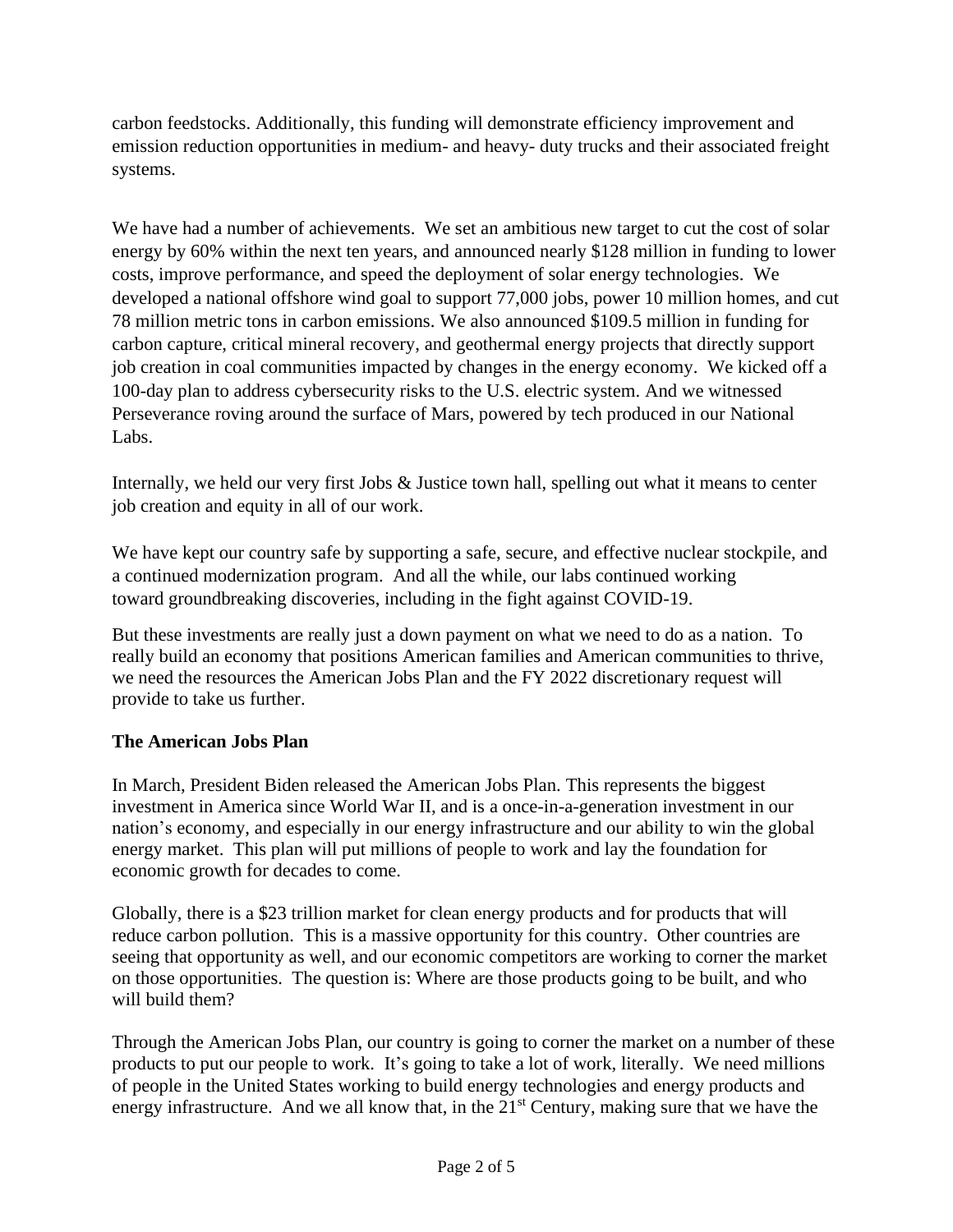right infrastructure is critical.

Infrastructure is roads and bridges, it is the electrical grid that keeps the lights on, it is ports, airports, and trains, it is pipes that pump water into our homes, and it is the broadband that both brings the world and learning to our children and brings opportunity to our businesses. Infrastructure is so broad that it creates jobs in all pockets of America.

I want to work with you to make these investments so that together we deploy the energy infrastructure that our economy needs now, at the same time that we advance cutting-edge clean energy technologies, creating millions of good-paying union clean energy jobs, and building an equitable clean energy future.

## **FY 2022 President's Discretionary Funding Request**

President Biden's proposed FY 2022 discretionary funding request for the Department of Energy invests \$46.2 billion to advance key priorities including creating jobs through clean energy projects, bringing America to the forefront of clean energy innovation, tackling the climate crisis with the urgency that science demands, investing in communities that have been left behind, and ensuring the safety and security of the nuclear stockpile.

#### *Creating Jobs through Clean Energy Projects and Energy Efficiency Retrofits*

The discretionary request supports the President's vision of achieving carbon pollution-free electricity by 2035 while creating good-paying jobs by investing \$1.9 billion in a Building Clean Energy Projects and Workforce Initiative at DOE. This Investment will support programmatic infrastructure for a new energy efficiency and clean electricity standard, a new Build Back Better Challenge Grant competition to support novel State-, local-, and tribal-level approaches to clean energy deployment that provides benefits to marginalized and overburdened communities, and streamlined transmission investment. These investments will develop and deploy technologies that will deliver a clean energy revolution resulting in cheap, abundant clean power delivered on a modern energy grid that is resilient and reliable.

### *Spurring Innovation in Clean Energy Technologies*

Within DOE, the discretionary request invests more than \$8 billion in clean energy and climate innovation. From investing in advanced nuclear, electric vehicles, and green hydrogen, to funding innovative approaches to air conditioning and refrigeration, the FY 2022 discretionary request puts the Nation on a path to quadruple clean energy research in four years, emphasizing U.S. pre-eminence in innovating the technologies needed to tackle the climate crisis.

These investments will leverage the tremendous innovation capacity of our 17 National Laboratories, America's universities, and entrepreneurs to transform our power, transportation, buildings, and industrial sectors to clean, emissions-free power sources and help achieve a netzero emissions economy by 2050. The discretionary request advances us towards these goals by building on the basic science breakthroughs at our National Laboratories; and employing the resources that turn those science breakthroughs in energy and deployable technologies like those supported by the Advanced Research Projects Agency-Energy. Meanwhile, the Department's energy programs, which run the gamut from renewables to efficiency, carbon capture to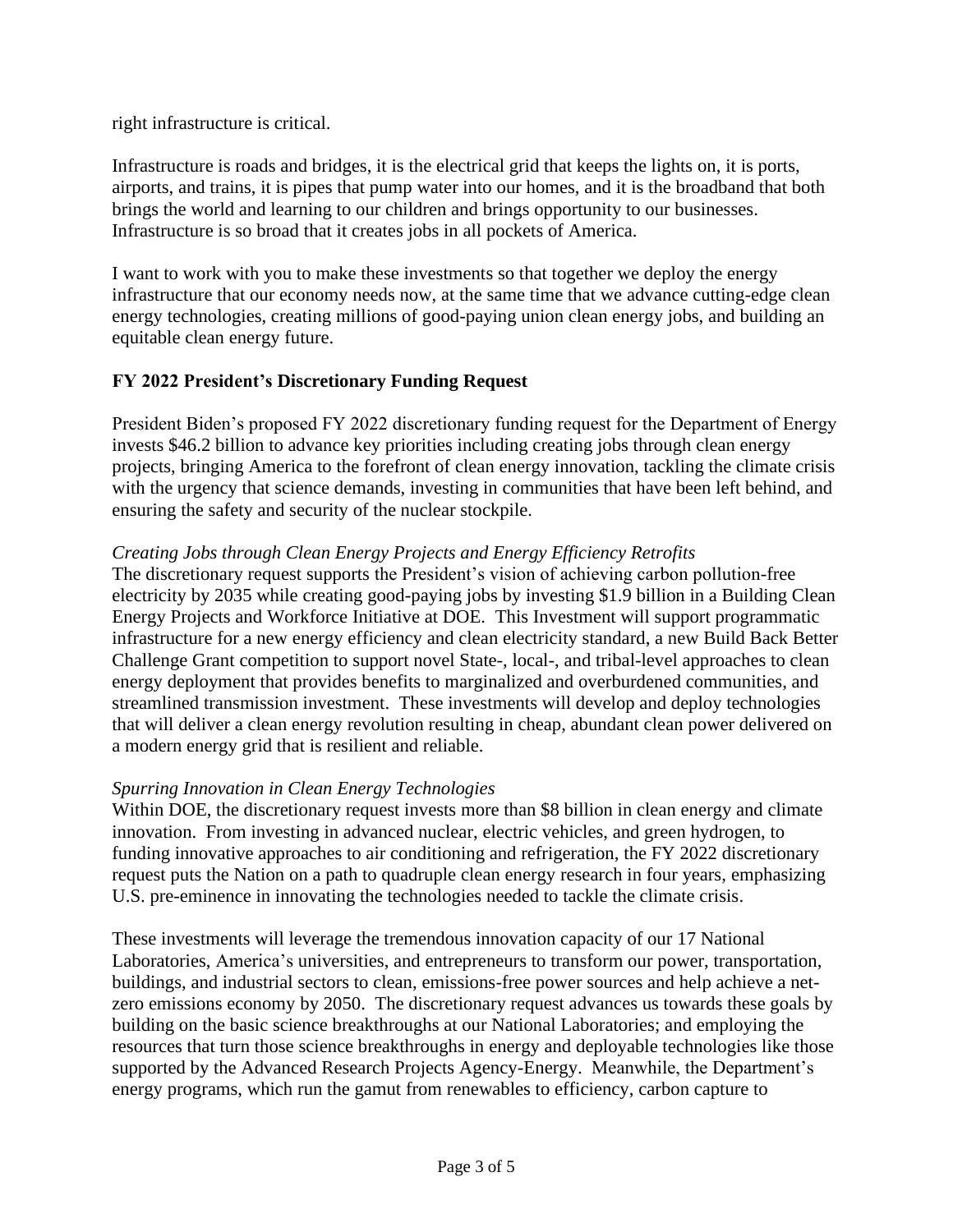hydrogen, and grid technology to storage are going to make it their mission to bring clean energy solutions to life. Building on ARPA-E's success, the discretionary request also includes funding to establish the Advanced Research Projects Agency for Climate, to develop transformative solutions for the climate crisis through R&D support for high-impact innovative technologies to address adaptation and resilience challenges, as well as non-energy emissions mitigation. ARPA-C will work with other Agencies to lay the foundation for future climate change solutions across the Federal Government.

## *Revitalizing the Office of Fossil Energy and Carbon Management while Supporting Coal and Power Plant Communities*

The discretionary request supports increased funding for a revitalized Office of Fossil Energy and Carbon Management that will advance carbon reduction and mitigation in sectors and applications that are difficult to decarbonize, including the industrial sector, with technologies and methods such as carbon capture and storage, hydrogen, and direct air capture – all while ensuring that overburdened communities are protected from increases in cumulative pollution.

The discretionary request also helps DOE build the energy economy back better in a way that lifts up communities who haven't yet seen a future for themselves in the energy transition and those who have just been left behind for far too long. This includes funding DOE's role in supporting the newly established Interagency Working Group on Coal and Power Plan Communities and Economic Revitalization. By supporting the POWER+ Initiative, DOE will help communities impacted by the energy transition and ensure their success. DOE programs can support fossil fuels workers translating their skills to new positions in various areas, from extracting critical minerals from coal mine sites and upgrading pipelines to reduce methane to building carbon capture and hydrogen systems on existing industrial and power plant facilities; from building zero-emissions buses and upgrading the power grid to drilling for geothermal energy. Their predecessors built the U.S. economy of the 20th Century; they will power the economy of the 21st Century.

The Department will also support communities of color living with the toxic legacy of air pollution, those who are still paying too much for their energy, and who are often the first and worst impacted by the climate emergency. With targeted investments, DOE will help communities impacted by the energy sector and advance environmental justice and equity.

# *Expanding Foundational Research, Emphasizing Climate and Clean Energy Science*

The discretionary request invests \$7.4 billion, an increase of more than \$400 million over 2021 levels, in the Office of Science to better understand our changing climate, identify and develop novel materials and concepts for clean energy technologies of the future, advance artificial intelligence and quantum science, as well as the world's most advanced computing to enhance prediction and decision-making across numerous environmental and scientific challenges, and of course to support the national research community with cutting-edge scientific facilities. This investment in foundational research will support America's first-rate scientists, engineers, and entrepreneurs, who develop and deploy technologies that improve our lives and jumpstart new industries.

The discretionary request also expands on the successes of